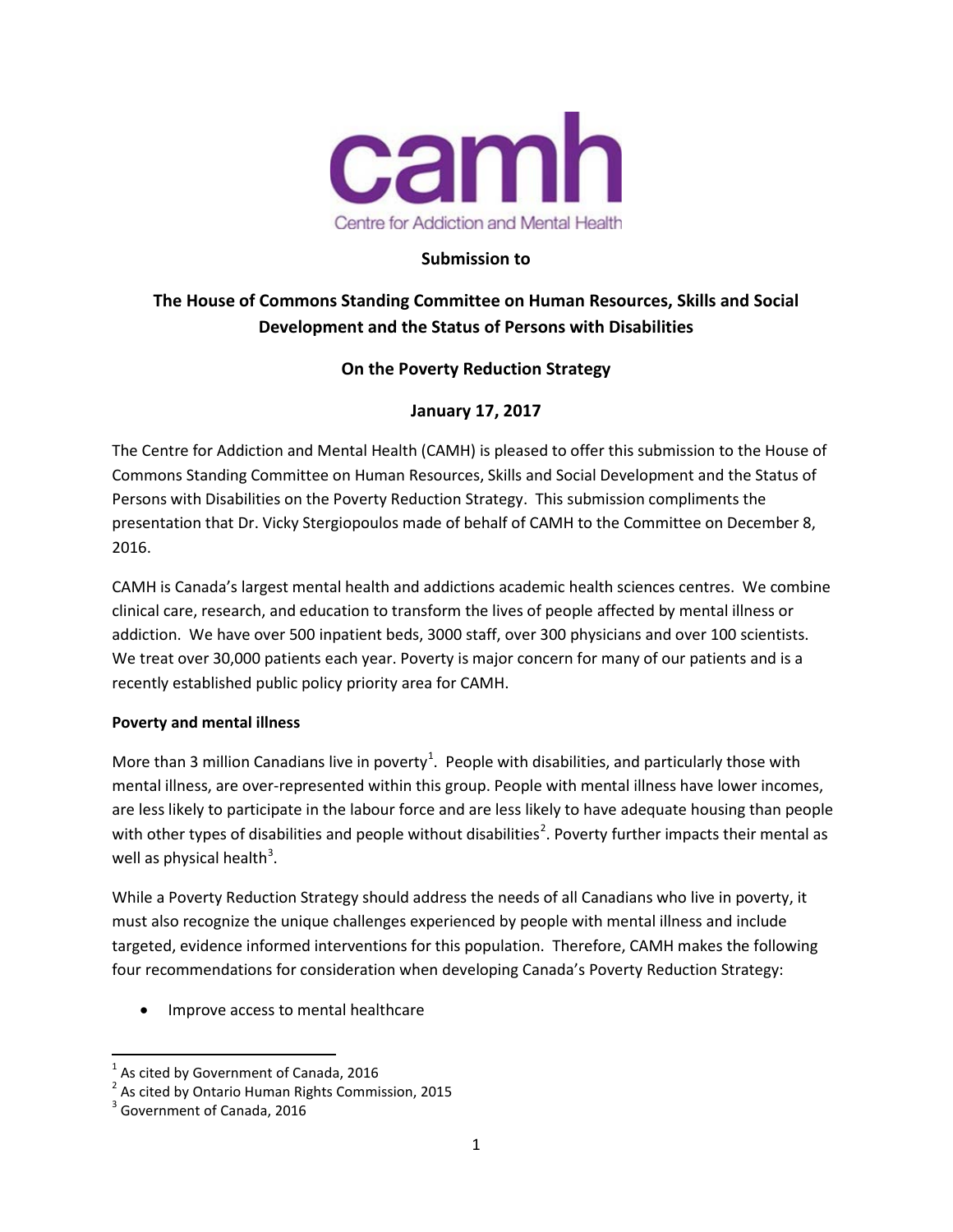- Invest in affordable, supported and supportive housing
- Implement initiatives that assist people with mental illness to find and keep employment
- Explore a basic income guarantee

### **Recommendation 1: Improve access to mental healthcare**

Globally, mental health disorders account for 13% of the world's burden of disease<sup>[4](#page-1-0)</sup>. In Canada, that is higher than the burden of cancer or infectious disease. Despite these figures, Canada spends only 7% of our healthcare dollars on mental illness compared to other OECD countries that spend 10% or more<sup>[5](#page-1-1)</sup>. This means that many Canadians with mental illness have difficulty accessing evidence informed mental healthcare and supports. In Ontario, we know that wait times to receive vital services at CAMH and other specialty psychiatric hospitals have increased significantly over the past 5 years<sup>[6](#page-1-2)</sup>. We also know that wait times for community-based mental health services are lengthy. Children and youth who need counselling or therapy can wait over a year and half for service<sup>[7](#page-1-3)</sup>.

Accessing mental healthcare can be even more difficult for those living in poverty. Many individuals have limited resources and supports to help them navigate the complexities of the mental health system. Structured psychotherapies - which are an effective treatment for anxiety and depression – are not covered by most provincial health insurance plans if they are delivered outside of hospital. Even good third party insurers only cover about 1 ½ sessions per year. Therefore, those that can pay for private psychotherapy do. Those that cannot, go without.

Given the interconnections between poverty and mental health, improving access to mental healthcare must be a commitment of the Poverty Reduction Strategy. Through the Health Accord the federal government must work with the provinces and territories to earmark funding for evidence informed mental healthcare. Priorities should include ensuring structured psychotherapies are publically funded, as well as investing in a wait-times strategy for mental healthcare and a sustainable mental health research plan.

### **Recommendation 2: Invest in affordable, supported and supportive housing**

In Canada, there are over 520,000 people with mental illness who are inadequately housed and among those almost 120,000 are homeless<sup>[8](#page-1-4)</sup>. Many of these individuals would be able to live independently in the community if they had access to affordable housing. Unfortunately, there is a shortage of affordable housing across the country. In Ontario, there are 171,360 households waiting an average of four years for affordable housing<sup>[9](#page-1-5)</sup>. Deteriorating social housing stock is contributing to the affordable housing shortage as we are losing existing units. Without investments of \$864 million from all 3 levels of government over the next 10 years, 90% of Toronto Community Housing Buildings will fail to meet basic

 $<sup>4</sup>$  WHO, 2011</sup>

<span id="page-1-1"></span><span id="page-1-0"></span> $<sup>5</sup>$  Ibid</sup>

<span id="page-1-2"></span> $<sup>6</sup>$  AGO, 2016<br> $<sup>7</sup>$  CHEO, 2016</sup></sup>

<span id="page-1-3"></span>

<span id="page-1-4"></span> $<sup>8</sup>$  MHCC, 2012</sup>

<span id="page-1-5"></span> $^9$  ONPHA, 2016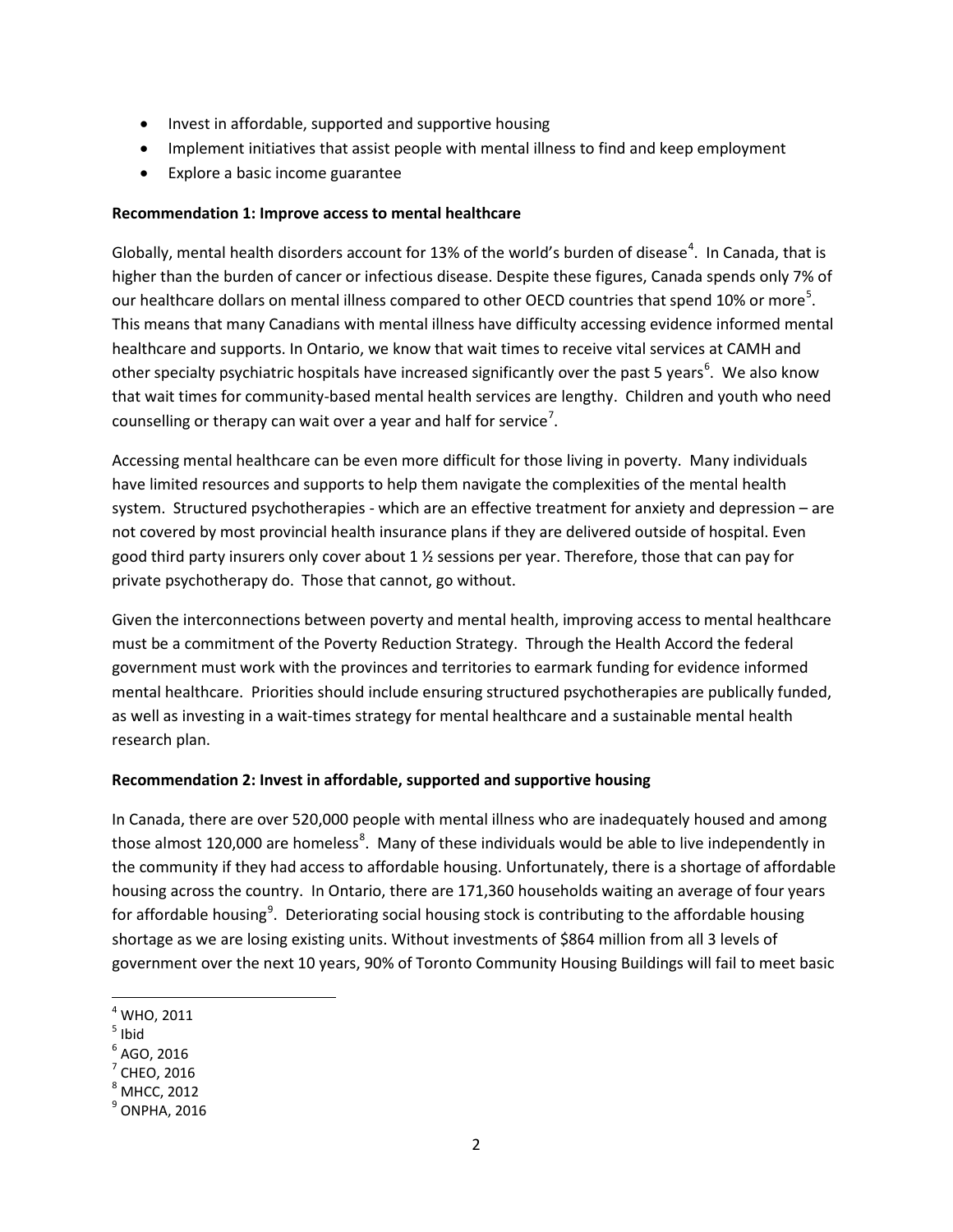living standards by 2023 $^{10}$  $^{10}$  $^{10}$ . This will leave even more Torontonians, many with mental illness, inadequately housed and deeper in poverty.

In addition to a shortage of affordable housing, there is also a lack of mental health supported and supportive housing in Canada. Supported housing provides people with mental illness with flexible, offsite support services in addition to affordable housing. Supportive housing provides people who have more severe mental health disabilities with affordable housing and onsite supports – sometimes for up to 24 hours a day. Research shows that these integrated models of housing and support improve personal, health and social outcomes for people with mental illness<sup>11</sup>. They are also cost effective<sup>12</sup>. Despite these benefits, there continue to be shortages. It is estimated that 100,000 new units of supported and supportive housing are needed across the country over the next 10 years to just begin to address the housing needs of people with mental illness<sup>13</sup>. In Ontario, over 30,000 new units of mental health supported and supportive housing are needed over the next 10 years<sup>14</sup>. Currently in Toronto, there are over 10,000 people waiting an average of 5 years for one of the city's 4400 units of mental health supportive housing $^{15}$  $^{15}$  $^{15}$ 

Canada's Poverty Reduction Strategy must commit to addressing the affordable, supported and supportive housing crisis. Through the National Housing Strategy there should be increased federal funding for affordable housing development with a portion explicitly reserved for the development of new supportive housing units and rent supplements for people with mental illness. Housing First - an evidence-based supported housing model for people with mental illness who are homeless – must also be expanded. Investing in affordable, supported and supportive housing will be a significant first step in reducing poverty among Canadians with mental illness.

# **Recommendation 3: Implement initiatives that assist people with mental illness to find and keep employment**

Like many Canadians, people with mental illness are impacted by the growing problem of precarious employment where unpredictable work hours at low wages leave many individuals and families in poverty. In addition, people with mental illness experience high rates of unemployment. While most people with mental illness can and want to work, up to 90% of Canadians with serious mental illness are unemployed due to stigma and discrimination, inadequate job supports and problematic income security policies<sup>16</sup>. Since we know that people with mental illness who work are healthier, have higher self-esteem, better standards living and are less likely to use high-cost health services<sup>[17](#page-2-7)</sup> it makes good sense to invest in initiatives that help these individuals to find and maintain employment.

<span id="page-2-1"></span><span id="page-2-0"></span><sup>&</sup>lt;sup>10</sup> CCEA, 2015<br><sup>11</sup> Nelson et al, 1997; Nelson et al, 2010; MHCC, 2014<br><sup>12</sup> MHCC, 2012; MHCC, 2014<br><sup>13</sup> MHCC, 2012<br><sup>14</sup> Wellesley Institute, 2017<br><sup>15</sup> TAP, 2016<br><sup>16</sup> MHCC, 2013<br><sup>17</sup> Ibid

<span id="page-2-2"></span>

<span id="page-2-3"></span>

<span id="page-2-4"></span>

<span id="page-2-5"></span>

<span id="page-2-7"></span><span id="page-2-6"></span>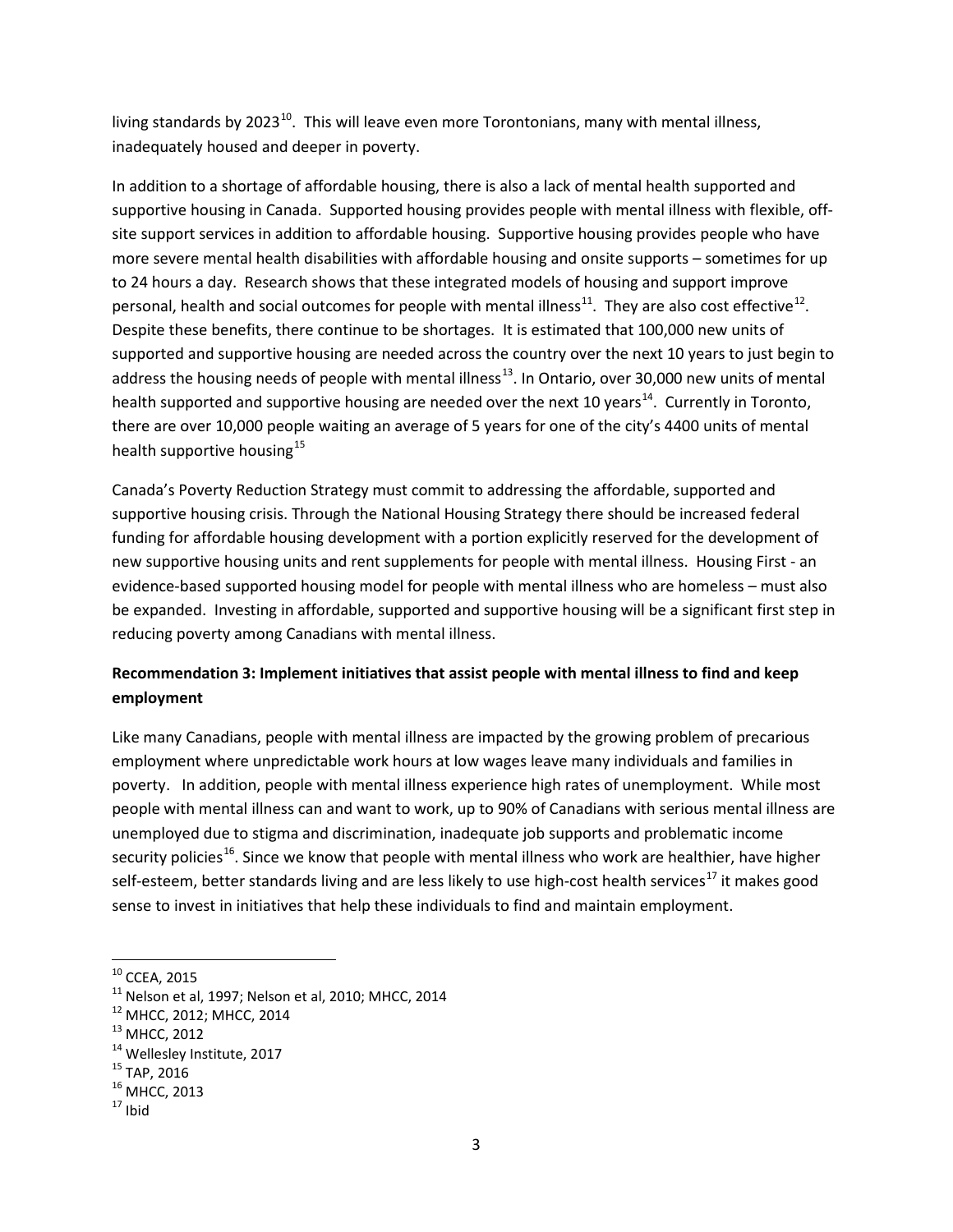Through the Poverty Reduction Strategy, the federal government should commit to funding evidence informed supported employment models and alternative employment options for people with mental illness. We know that rapid job placement models with long-term supports are best at helping people to stay employed compared to pre-vocational training models and that social enterprises are successful at giving people with mental illness the opportunity to own and operate their own businesses<sup>18</sup>. Such initiatives are best implemented in an environment where stigma and discrimination in the workplace is better understood and addressed – an area where the Mental Health Commission of Canada has already made important headway. Collaboration with business leaders to develop a labour market strategy that creates and sustains jobs for people with mental illness will also help to reduce poverty amongst this population.

### **Recommendation 4: Explore a basic income guarantee**

For Canadians with mental illness who are unable to work, work limited hours or who cycle in and out of employment due to the episodic nature of their illness, income support programs are essential. Unfortunately, many of these programs, such as Ontario Works (OW) the Ontario Disability Support Program (ODSP), are inadequate and leave people living in poverty<sup>19</sup>. Income support systems are also complex and difficult to navigate. They can put limits on earnings and assets creating disincentives to work and hindering the ability of recipients to emerge from poverty<sup>20</sup>.

The concept of replacing income support programs with a basic income guarantee (or guaranteed annual income) has recently regained traction at all levels of government. Evidence suggests that a basic income can improve health and social outcomes at less cost to taxpayers<sup>[21](#page-3-3)</sup>. The Poverty Reduction Strategy should commit the federal government to working with provincial and territorial counterparts to explore the provision of a basic income to people with mental illness and all Canadians living in poverty. As many different models of basic income exist, it will be imperative to implement a model that ensures that no one is worse off under a new system. The recently proposed Basic Income Pilot Project for Ontario will be worth monitoring.

### **Final Thoughts**

Poverty is a challenging and multi-faceted problem and CAMH commends the government for making it a priority. We recognize that any Poverty Reduction Strategy must be broad in scope and positively impact the lives of all Canadians who live in poverty. We also know that many people with mental illness - who are over-represented amongst those living in poverty - have additional and unique needs that must be addressed to help them move out of poverty. CAMH believes that the four recommendations that we make in this submission will help them to do so. In addition, we encourage the government to explore opportunities to scale up innovative models of service delivery for people with mental illness who are living in poverty. Toronto's Inner City Health Associates have been

<span id="page-3-1"></span><span id="page-3-0"></span><sup>&</sup>lt;sup>18</sup> Ibid<br><sup>19</sup> DBFB, 2014<br><sup>20</sup> Segal, 2016<br><sup>21</sup> Forget, 2011

<span id="page-3-3"></span><span id="page-3-2"></span>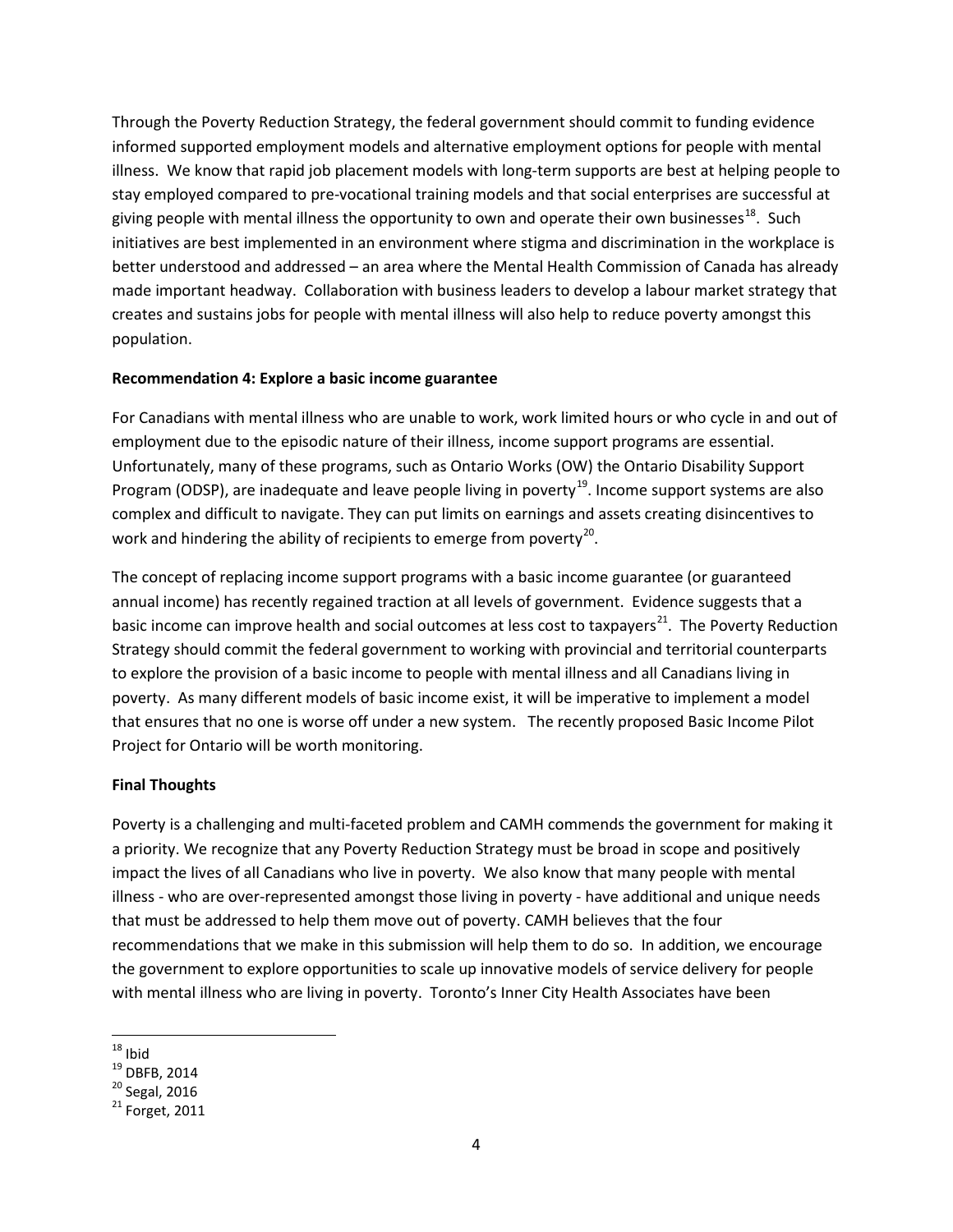successful at providing interdisciplinary health services in shelters, drop-ins and other social service settings<sup>[22](#page-4-0)</sup>. Toronto is also home to Canada's first recovery education centre for people experiencing poverty and mental illness. The STAR Learning Centre uses adult education and employment opportunities to facilitate recovery and community integration for this marginalized population<sup>[23](#page-4-1)</sup>. Finally, CAMH recommends that an inter-ministerial task force be set up to guide the implementation of the Poverty Reduction Strategy as it will be important to align policies and spending to achieve measurable rates of poverty reduction in Canada.

#### **For more information on this submission, please contact:**

Roslyn Shields Senior Policy Analyst CAMH [roslyn.shields@camh.ca](mailto:roslyn.shields@camh.ca)

<span id="page-4-1"></span><span id="page-4-0"></span> $^{22}$  Stergiopoulos, 2014<br> $^{23}$  Chung et al, 2016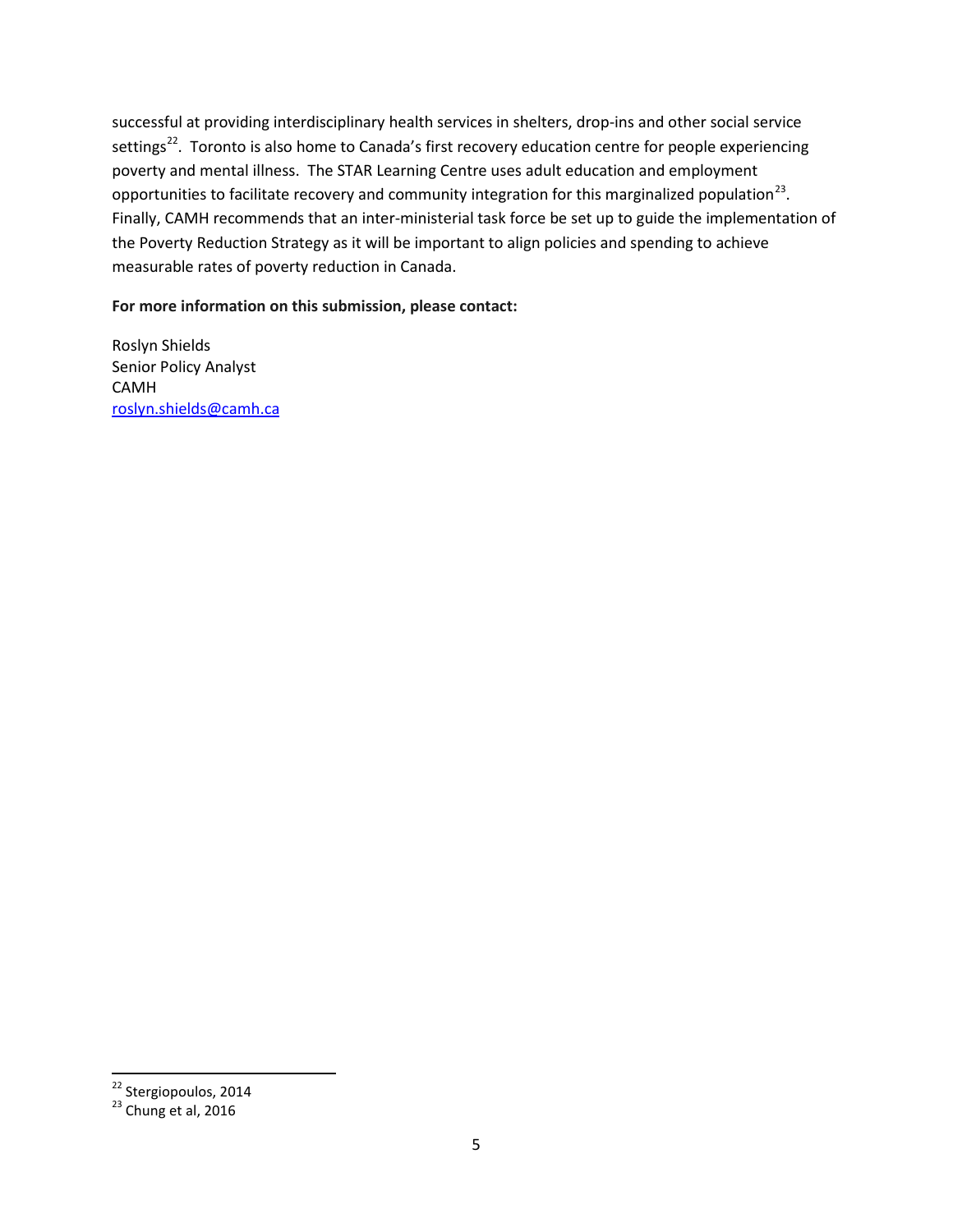#### **References**

Canadian Centre for Economic Analysis. (CCEA). (2015). *Socio-Economic Analysis: Value of Toronto Community Housing's 10-year Capital Investment Plan and Revitalization.* Retrieved from: <http://www.toronto.ca/legdocs/mmis/2015/ah/bgrd/backgroundfile-79525.pdf>

Children's Mental Health Ontario. (CHEO). (2016). Ontario's children waiting up to 1.5 years for urgently needed mental healthcare. Retrieved from: [http://cmho.org/blog/article2/6519717-ontario-s-children](http://cmho.org/blog/article2/6519717-ontario-s-children-waiting-up-to-1-5-years-for-urgently-needed-mental-healthcare-3)[waiting-up-to-1-5-years-for-urgently-needed-mental-healthcare-3](http://cmho.org/blog/article2/6519717-ontario-s-children-waiting-up-to-1-5-years-for-urgently-needed-mental-healthcare-3)

Chung T.E., Curwood S.E., Thang H., Gruszeki S., Beder M., & V. Stergiopoulos. (2014) Introducing a recovery education centre for adults experiencing mental health challenges and housing instability in a large urban setting. *International Journal of Mental Health and Addiction,14(5),* 850-855.

Daily Bread Food Bank. (DBFB). (2014). Who's Hungry: 2014 Profile of hunger in the GTA. Retrieved from:<http://www.dailybread.ca/wp-content/uploads/2014/09/2014-Whos-Hungry-Report.pdf>

Government of Canada. (2016). Towards a Poverty Reduction Strategy: Discussion Paper. Retrieved from: [https://www.canada.ca/en/employment-social](https://www.canada.ca/en/employment-social-development/corporate/reports/poverty_reduction.html)[development/corporate/reports/poverty\\_reduction.html](https://www.canada.ca/en/employment-social-development/corporate/reports/poverty_reduction.html)

Forget, E. (2011). The Town With No Poverty: Using health administration data to revisit outcomes of a Canadian guaranteed annual income field experiment. Retrieved from: [https://public.econ.duke.edu/~erw/197/forget-cea%20\(2\).pdf](https://public.econ.duke.edu/%7Eerw/197/forget-cea%20(2).pdf)

Mental Health Commission of Canada. (MHCC). (2012). *Turning the key. Assessing housing and related supports for persons living with mental health problems and illnesses.* Retrieved from: [http://www.mentalhealthcommission.ca/sites/default/files/PrimaryCare\\_Turning\\_the\\_Key\\_Full\\_ENG\\_0](http://www.mentalhealthcommission.ca/sites/default/files/PrimaryCare_Turning_the_Key_Full_ENG_0_1.pdf) [\\_1.pdf](http://www.mentalhealthcommission.ca/sites/default/files/PrimaryCare_Turning_the_Key_Full_ENG_0_1.pdf)

Mental Health Commission of Canada. (MHCC). (2013). The Aspiring Workforce: Employment and income for people with serious mental illness. Retrieved from: [http://www.mentalhealthcommission.ca/sites/default/files/2016-](http://www.mentalhealthcommission.ca/sites/default/files/2016-06/Workplace_MHCC_Aspiring_Workforce_Report_ENG_0.pdf) [06/Workplace\\_MHCC\\_Aspiring\\_Workforce\\_Report\\_ENG\\_0.pdf](http://www.mentalhealthcommission.ca/sites/default/files/2016-06/Workplace_MHCC_Aspiring_Workforce_Report_ENG_0.pdf)

Mental Health Commission of Canada. (MHCC). (2014). *National Final Report: Cross-Site At Home/Chez Soi Project.* Retrieved from:

[http://www.mentalhealthcommission.ca/sites/default/files/mhcc\\_at\\_home\\_report\\_national\\_cross](http://www.mentalhealthcommission.ca/sites/default/files/mhcc_at_home_report_national_cross-site_eng_2_0.pdf)[site\\_eng\\_2\\_0.pdf](http://www.mentalhealthcommission.ca/sites/default/files/mhcc_at_home_report_national_cross-site_eng_2_0.pdf)

Nelson, G., Hall, G.B. & Walsh-Bowers, R. (1997). A comparative evaluation of supportive apartments, group homes, and board and care homes for psychiatric consumer/survivors. *Journal of Community Psychology, 25(2),* 167-188.

Nelson, G., Aubry, T. & Hutchison, J. (2010). Housing and mental health. International Encyclopedia of Rehabilitation. Buffalo, NY: Center for International Rehabilitation Research Information and Exchange.